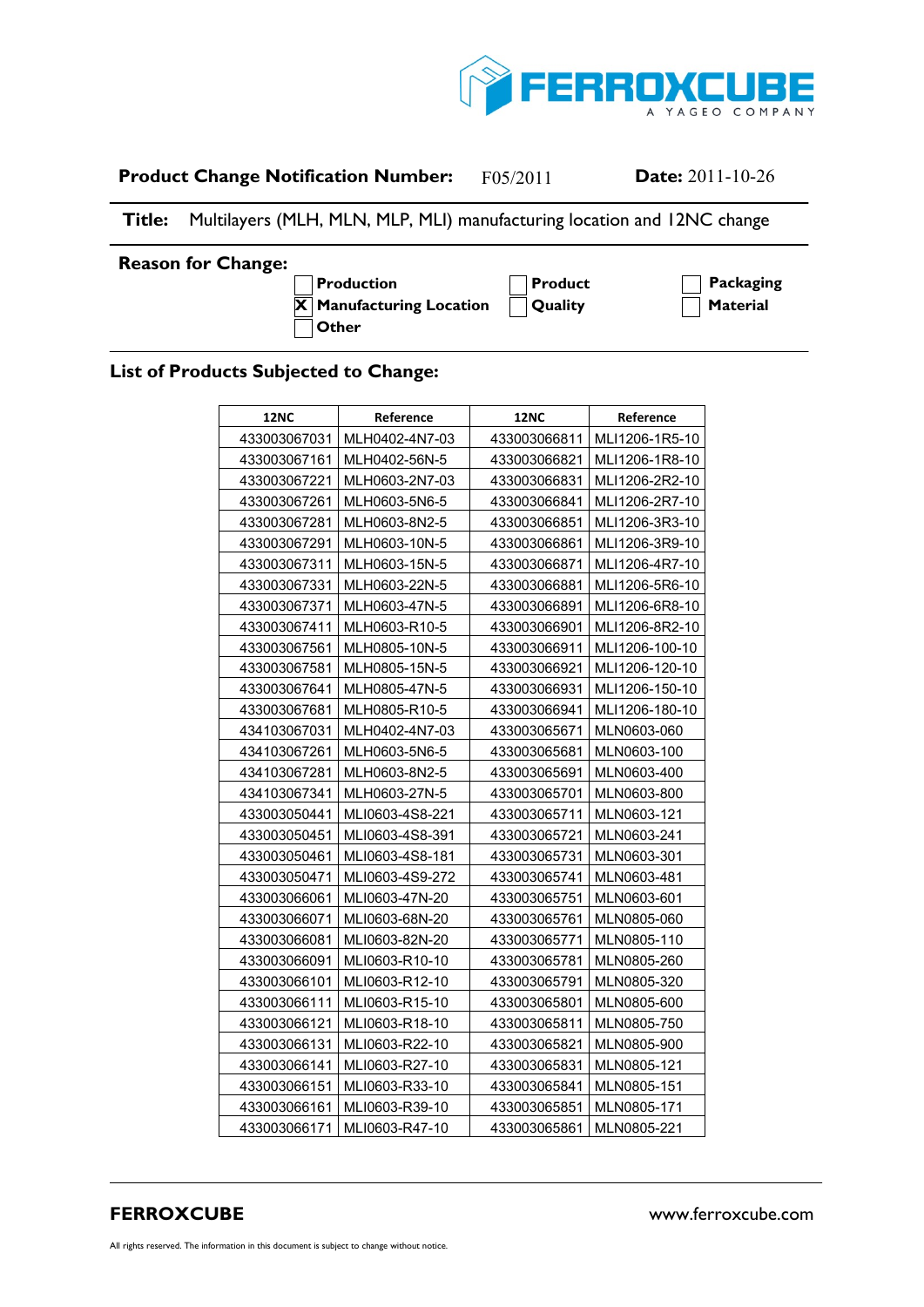

| 433003066181                 | MLI0603-R56-10                   | 433003065871                 | MLN0805-301                |
|------------------------------|----------------------------------|------------------------------|----------------------------|
| 433003066191                 | MLI0603-R68-10                   | 433003065881                 | MLN0805-401                |
| 433003066201                 | MLI0603-R82-10                   | 433003065891                 | MLN0805-501                |
| 433003066211                 | MLI0603-1R0-10                   | 433003065901                 | MLN0805-601                |
| 433003066221                 | MLI0603-1R2-10                   | 433003065911                 | MLN0805-102                |
| 433003066231                 | MLI0603-1R5-10                   | 433003065921                 | MLN0805-122                |
| 433003066241                 | MLI0603-1R8-10                   | 433003065931                 | MLN0805-152                |
| 433003066251                 | MLI0603-2R2-10                   | 433003065941                 | MLN1206-320                |
| 433003066261                 | MLI0603-2R7-10                   | 433003065951                 | MLN1206-600                |
| 433003066271                 | MLI0603-3R3-10                   | 433003065961                 | MLN1206-800                |
| 433003066281                 | MLI0603-3R9-10                   | 433003065971                 | MLN1206-900                |
| 433003066291                 | MLI0603-4R7-10                   | 433003065981                 | MLN1206-121                |
| 433003066301                 | MLI0603-5R6-10                   | 433003065991                 | MLN1206-151                |
| 433003066311                 | MLI0603-6R8-10                   | 433003066001                 | MLN1206-201                |
| 433003066321                 | MLI0603-8R2-10                   | 433003066011                 | MLN1206-221                |
| 433003066331                 | MLI0603-100-10                   | 433003066021                 | MLN1206-351                |
| 433003066341                 | MLI0805-47N-20                   | 433003066031                 | MLN1206-401                |
| 433003066351                 | MLI0805-68N-20                   | 433003066041                 | MLN1206-601                |
| 433003066361                 | MLI0805-82N-20                   | 433003066051                 | MLN1206-122                |
| 433003066371                 | MLI0805-R10-10                   | 434103065691                 | MLN0603-400                |
| 433003066381                 | MLI0805-R12-10                   | 433003065291                 | MLP0603-110                |
| 433003066391                 | MLI0805-R15-10                   | 433003065301                 | MLP0603-250                |
| 433003066401                 | MLI0805-R18-10                   | 433003065311                 | MLP0603-400                |
| 433003066411                 | MLI0805-R22-10                   | 433003065321                 | MLP0603-600                |
| 433003066421                 | MLI0805-R27-10                   | 433003065332                 | MLP0603-121                |
| 433003066431                 | MLI0805-R33-10                   | 433003065341                 | MLP0603-301                |
| 433003066441                 | MLI0805-R39-10                   | 433003065351                 | MLP0603-501                |
| 433003066451                 | MLI0805-R47-10                   | 433003065361                 | MLP0603-601                |
| 433003066461                 | MLI0805-R56-10                   | 433003065371                 | MLP0603-102                |
| 433003066471                 | MLI0805-R68-10                   | 433003065381                 | MLP0805-110                |
| 433003066481<br>433003066491 | MLI0805-R82-10<br>MLI0805-1R0-10 | 433003065391<br>433003065401 | MLP0805-170<br>MLP0805-300 |
| 433003066501                 | MLI0805-1R2-10                   | 433003065411                 | MLP0805-600                |
| 433003066511                 | MLI0805-1R5-10                   | 433003065421                 | MLP0805-800                |
| 433003066521                 | MLI0805-1R8-10                   | 433003065431                 | MLP0805-121                |
| 433003066531                 | MLI0805-2R2-10                   | 433003065441                 | MLP0805-201                |
| 433003066541                 | MLI080505-2R7-10                 | 433003065451                 | MLP0805-301                |
| 433003066551                 | MLI080505-3R3-10                 | 433003065461                 | MLP0805-601                |
| 433003066561                 | MLI080505-3R9-10                 | 433003065471                 | MLP0805-102                |
| 433003066571                 | MLI080505-4R7-10                 | 433003065481                 | MLP1206-190                |
| 433003066581                 | MLI080505-5R6-10                 | 433003065491                 | MLP1206-320                |
| 433003066591                 | MLI080505-6R8-10                 | 433003065501                 | MLP1206-500                |
| 433003066601                 | MLI080505-8R2-10                 | 433003065511                 | MLP1206-700                |
| 433003066611                 | MLI080505-100-10                 | 433003065521                 | MLP1206-800                |
| 433003066621                 | MLI080505-120-10                 | 433003065531                 | MLP1206-101                |
| 433003066631                 | MLI080505-150-10                 | 433003065541                 | MLP1206-301                |
| 433003066641                 | MLI080505-180-10                 | 433003065551                 | MLP1206-601                |